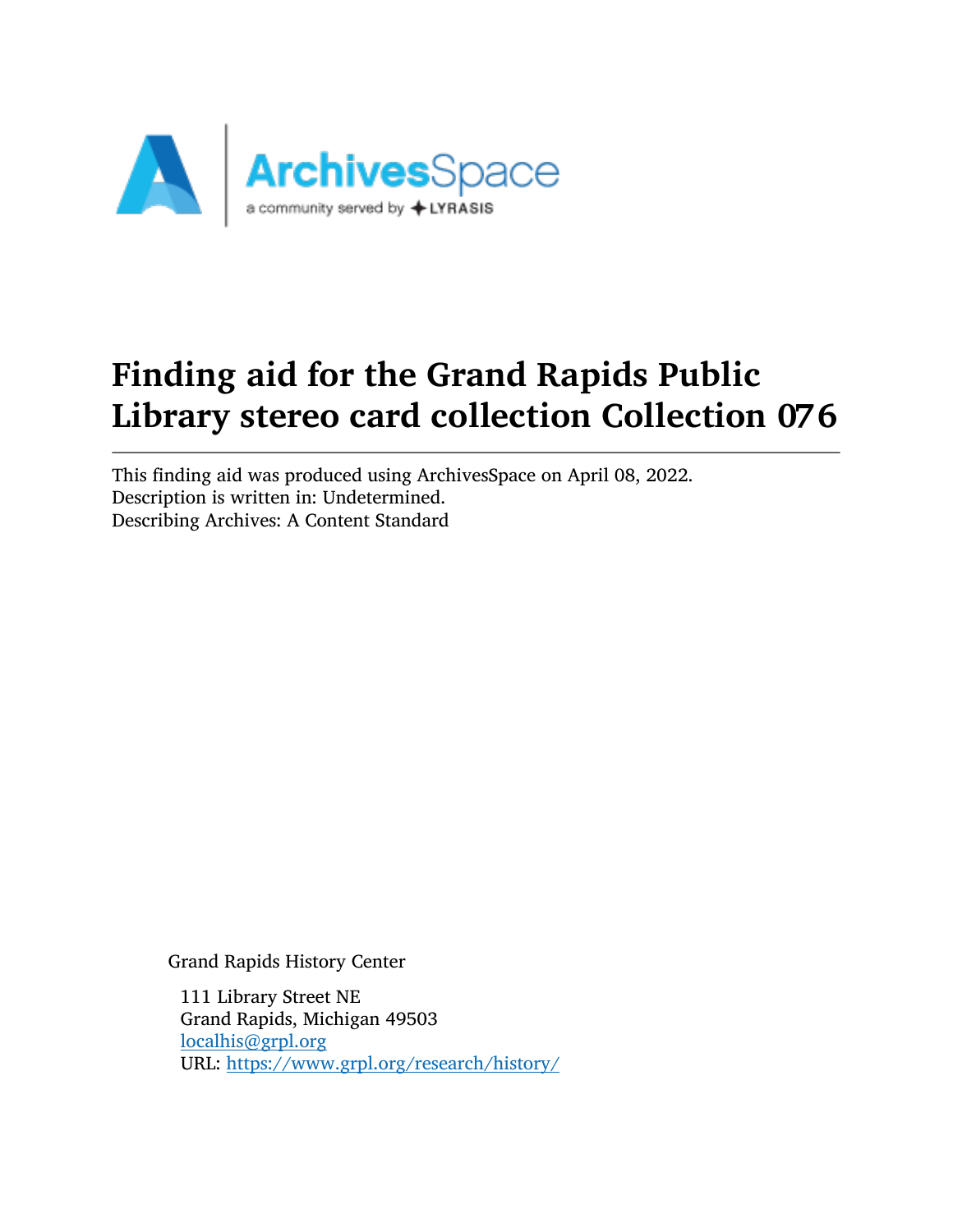# <span id="page-1-0"></span>**Table of Contents**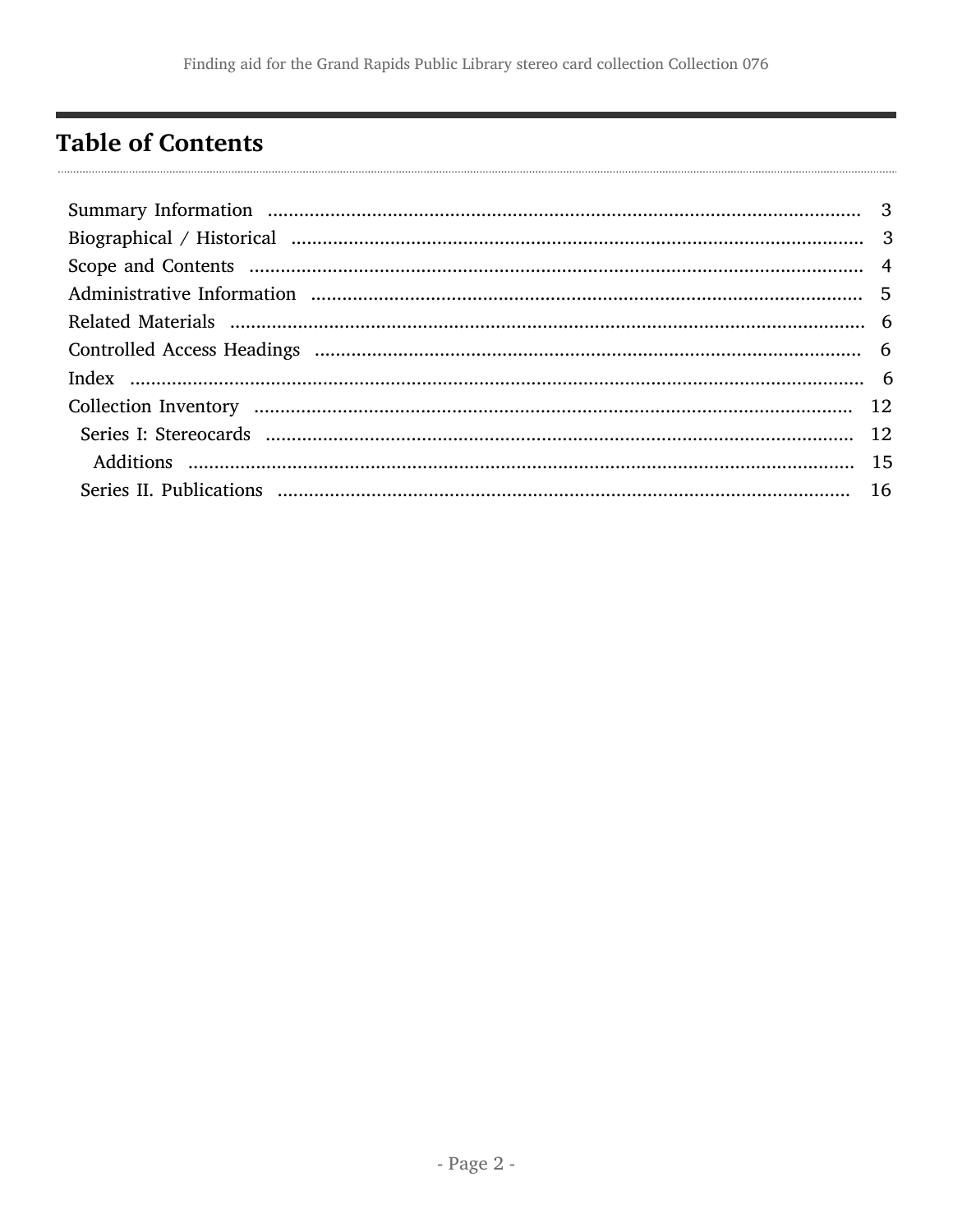### <span id="page-2-0"></span>Summary Information

| <b>Repository:</b>                  | <b>Grand Rapids History Center</b>                                                                                                                                                                                                                                                                                                                                                                            |  |
|-------------------------------------|---------------------------------------------------------------------------------------------------------------------------------------------------------------------------------------------------------------------------------------------------------------------------------------------------------------------------------------------------------------------------------------------------------------|--|
| Title:                              | Grand Rapids Public Library stereo card collection                                                                                                                                                                                                                                                                                                                                                            |  |
| ID:                                 | Collection 076                                                                                                                                                                                                                                                                                                                                                                                                |  |
| Date [inclusive]:                   | circa 1880-1928                                                                                                                                                                                                                                                                                                                                                                                               |  |
| Physical<br>Description:            | 1.6 Linear Feet Three boxes                                                                                                                                                                                                                                                                                                                                                                                   |  |
| Language of the<br><b>Material:</b> | English.                                                                                                                                                                                                                                                                                                                                                                                                      |  |
| Abstract:                           | The Grand Rapids Public Library Stereo Card Collection<br>contains many early views of Grand Rapids, Michigan. The<br>majority of these identify Schuyler C. Baldwin, Grand Rapids<br>and Kalamazoo, Michigan, as the photographer. Included are<br>views of late nineteenth century Grand Rapids, the United<br>States Centennial celebration in Grand Rapids and the Historic<br>Furniture Exhibit in 1928. |  |

^ [Return to Table of Contents](#page-1-0)

# <span id="page-2-1"></span>Biographical / Historical

The stereo card or stereograph, as it is often referred to in photographic reference works (also stereo view or stereo window), was introduced to the World at the 1851 Crystal Palace Exhibition when Sir Charles Brewster's stereoscope, with a twin lens camera, was exhibited. Credit for the invention of the stereoscope is given to British physicist Charles Wheatstone in 1831, by Oliver Wendell Holmes\*, who himself designed a more convenient handheld type of viewer that was widely marketed in the U.S. Stereographs contain two images, produced either by two cameras or a double lens camera, which are mounted side on side on a sturdy card. Thus, the images are either identical or nearly identical, and when viewed with the special viewer may present a three-dimensional effect. Interest in stereographs began to wane around 1910 and died out in the 1920s.

The images on the cards provided both recreational and informational content, but were rarely used for portrait photos. National production houses of stereographs sold sets of cards on specific topics. One such late example in this collection is the Keystone (Philadelphia) set of 1928 Grand Rapids furniture exhibit cards. The cards included in this collection provide exterior and interior views of Grand Rapids buildings, street scenes and other views of general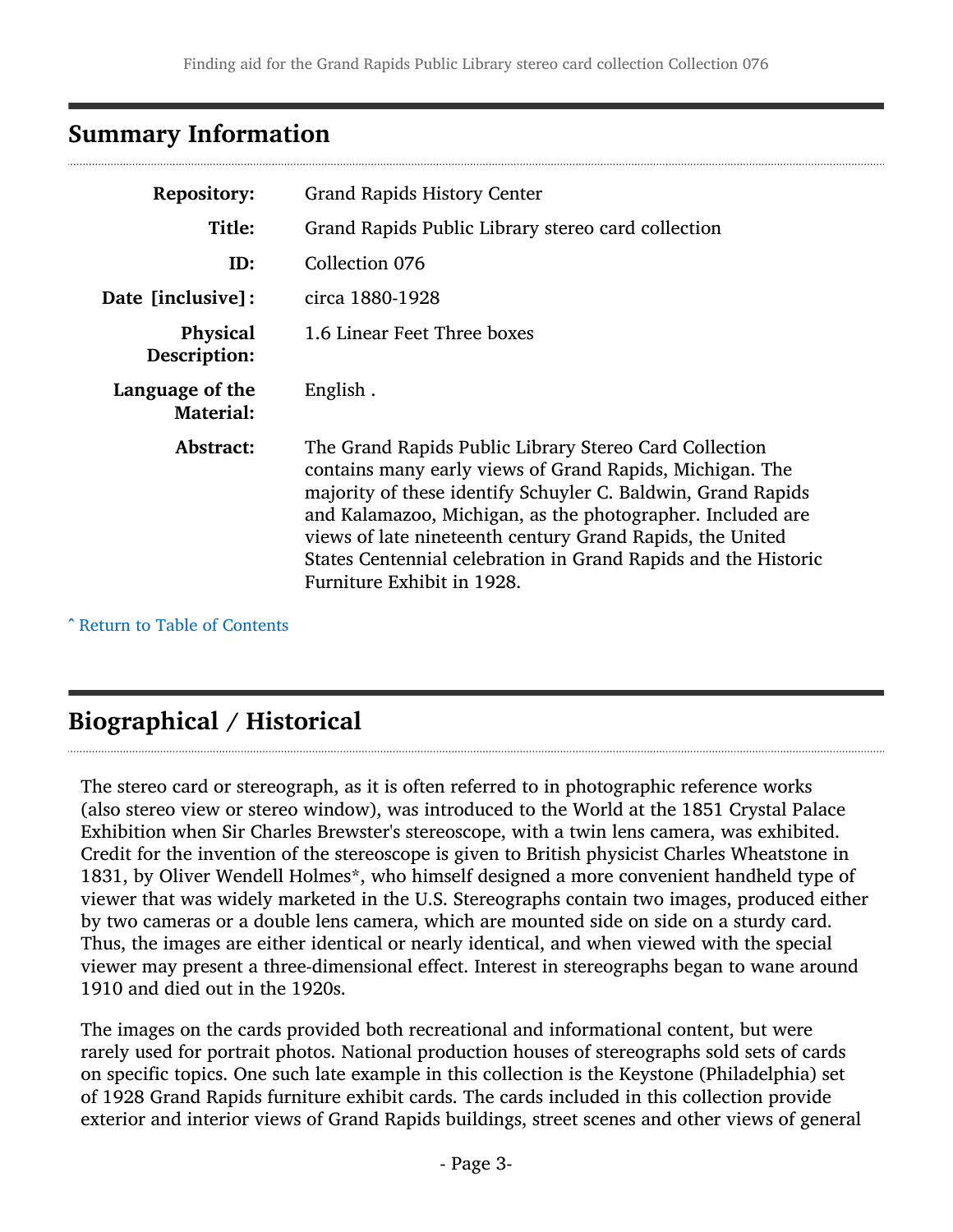interest to the residents of the area. Some other geographies of Michigan area also represented, including Bay View, Petoskey and Mackinaw Island, Michigan.

\*A copy of Holmes article from the Atlantic Monthly, June 1859 has been added to Box 3 of this collection.

^ [Return to Table of Contents](#page-1-0)

# <span id="page-3-0"></span>Scope and Contents

The stereographs in this collection have been collected by a succession of librarians, with about half of the collection a single donation by Ross DeWindt (1986.054). Where known, the accession number for the item has been recorded with the entry in the finding aid, though much of this information has been lost.

There is evidence the stereographs have been separated from the accession with which they were received, such as those found here which have "Lawrence Collection" on the back. These were probably received along with other material in the Lawrence collection (Collection 002).

The collection contains many of the closest to first generation prints of historic Grand Rapids, Michigan photographs (mounted on stereo cards). The images present original views of late nineteenth century Grand Rapids buildings, houses, street scenes, logging, panoramic views, the United States Centennial celebration in Grand Rapids and the Historic Furniture Exhibit.

Some cards have no source identification. Other cards list the photographer. Occasionally, the back of the card is used, for an information note on the images or for advertising. Occasionally, the name of the firm selling or providing the card is added, along with the photographer.

Most of the cards in this collection are from photographer Schuyler C. Baldwin of Grand Rapids or Kalamazoo, Michigan. He used a variety of colored card stock, but most often on a red/orange card or light green, but also pink. His photos are squarely cut, as compared with some from an unidentified source, which cut the top of both views in an arch. Several unidentified cards use the red/orange as well, which overall appears to be the primary color backing for the cards. Other mounting colors in the collection include a cream color or a golden yellow. Baldwin's cards are not all the same size.

There is one set of cards in the collection from a leading national stereography company, Keystone View Company. This set currently contains 50 cards, including #1, the title card, which has an extensive historical note. That card is titled "An Exposition of American Furniture-Making, from 1878-1928, on the occasion of the hundredth semi-annual furniture market at Grand Rapids. The other cards are labeled "Grand Rapids Historical Furniture Exhibit in connection with One Hundredth Furniture Market, Jan. 3-21, 1928." This set has two numbering systems, 1-50, or 4150-4199. This set has no. 5 or 4154, missing, but has two copies of no. 8, or 4157.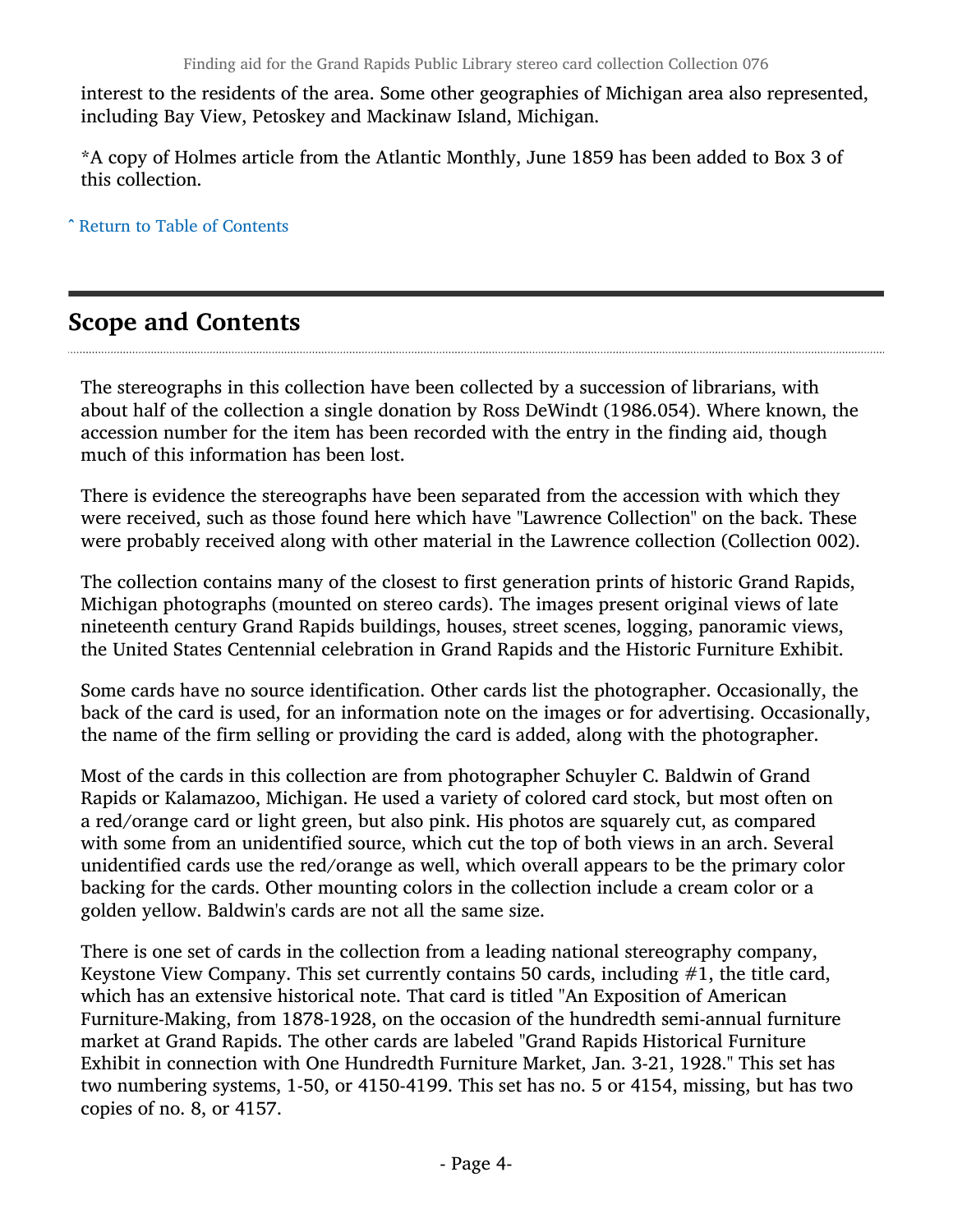Photographers or producers listed on the various stereocards in this collection include: Child's Art Gallery, Marquette, Mich. L.V.Moulton (Grand Rapids) Northern Michigan Views / B.D. Jackson, photographer O.W. Horton, including a set of Centennial Views, and one item with a typed historical note on verso C.L. Merrill & Co. (Grand Rapids) Merrill, Bayne & Co. Schuyler C. Baldwin (Grand Rapids or Kalamazoo) Views of the Valley City / photographed by I.G. Tompkins.

As of September 2000, there were 361 items in the collection. One of several collections in the Grand Rapids History & Special Collections archives developed around physical format, this collection is occasionally added to as new accessions of a small number of stereo cards are received. Many of these original images have been reproduced by later photographers, and thus may be seen again in the archival collections for those photographers, including Hooper, Fitch, and Anderson and Winslow. Some historical viewers are also available in the department, though these are rarely used, and may not be fully intact.

Reproduction note Reproductions made as close to the original image as possible are generally considered of better quality content. Thus, reproductions made from these stereo cards may be of better quality than those made from one of the second or third generation prints copied by other photographers. However, some of these cards show their wear and tear, and the "original" presented in these well used versions may not now copy as well.

"L" = Item created to the Lawrence Collection "R" = A copy photo is in this collection, Box 3.

#### ^ [Return to Table of Contents](#page-1-0)

# <span id="page-4-0"></span>Administrative Information

#### Publication Statement

Grand Rapids History Center

111 Library Street NE Grand Rapids, Michigan 49503 [localhis@grpl.org](mailto:localhis@grpl.org) URL: <https://www.grpl.org/research/history/>

#### Immediate Source of Acquisition

Numerous and various donors. Accession numbers 00.000, 1986.054, 1986.352, 1990.12, 1990.013, Jewett Collection, Lawrence Collection

^ [Return to Table of Contents](#page-1-0)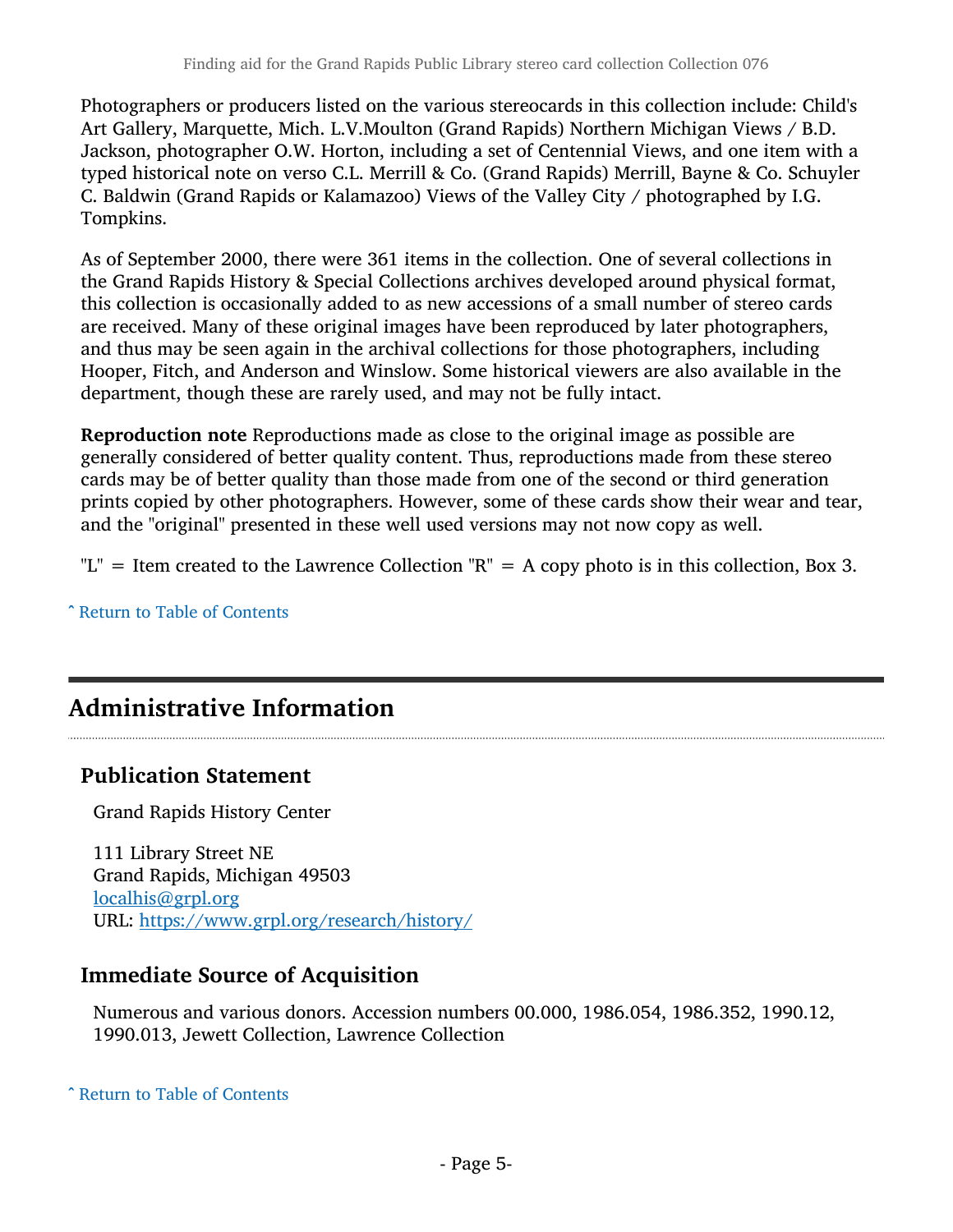### <span id="page-5-0"></span>Related Materials

#### Related Materials

Collection 185 has occasional copy images which appear to be from stereocards, perhaps in this collection. Also, collection 185-3-43 has copy photos of circa 1880 images, with an unidentified man viewing stereographs using a viewer.

Collection 364, Thomas R. and Debra C. Dilley collection, includes a series of stereographic photographs and also a Dilley 2007 book on stereographs.

#### ^ [Return to Table of Contents](#page-1-0)

## <span id="page-5-1"></span>Controlled Access Headings

- **Stereographs**
- Grand Rapids (Mich.) -- History -- photographs

### <span id="page-5-2"></span>Index

Aldrich Block (old) - f.1

All Souls Universalist Church … See Universalist Church (1868-1892)

Amberg House - f.87

Ball House - f.2

Bay View (Mich.) - f.3

Berkey & Gay Furniture Company Cable Power - f.4

Berkey & Gay Furniture Company Showroom - f.5

Bissell Sweeper Floral Arrangement - f.6

Blacks - f.31, 36

Bookstore. Interior - f.14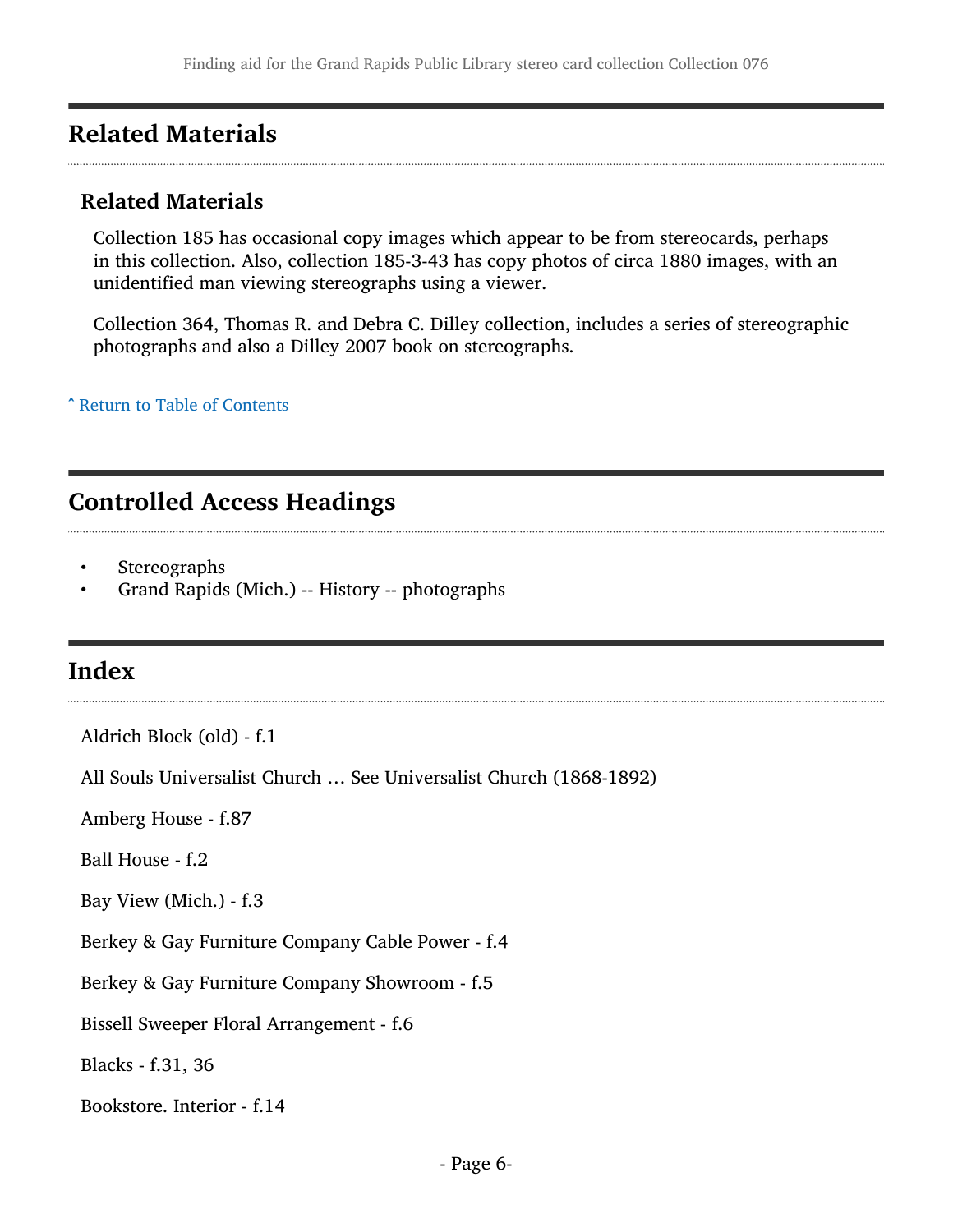Booming Grounds - f.28

- Bridge Street Bridge f.36
- Bridges f.36, 37, 64
- Brownell Pharmacy f.7
- Building construction f.88
- Cabins f.9
- Campau Square Views f.8, 80
- Centennial Arch f.80
- Centennial Cabin f.9
- Centennial Exposition f.86
- Church. Interior f.10
- Churches f. 17, 18, 21, 22, 63, 74, 90
- Churches. Interior f.18, 22, 73, 90
- Circus Parade f. 93
- City Drug Store f.11
- City Drug Store. Interior f.12
- City Hall f.88
- Comstock's Row f.31, 36
- County Jail f.48
- Crescent Mill f.36
- Deer Hunting f.13
- Department stores f.92
- Division Street School f.31
- Eagle Hotel f.53
- Eaton & Lyon Bookstore. Interior f.14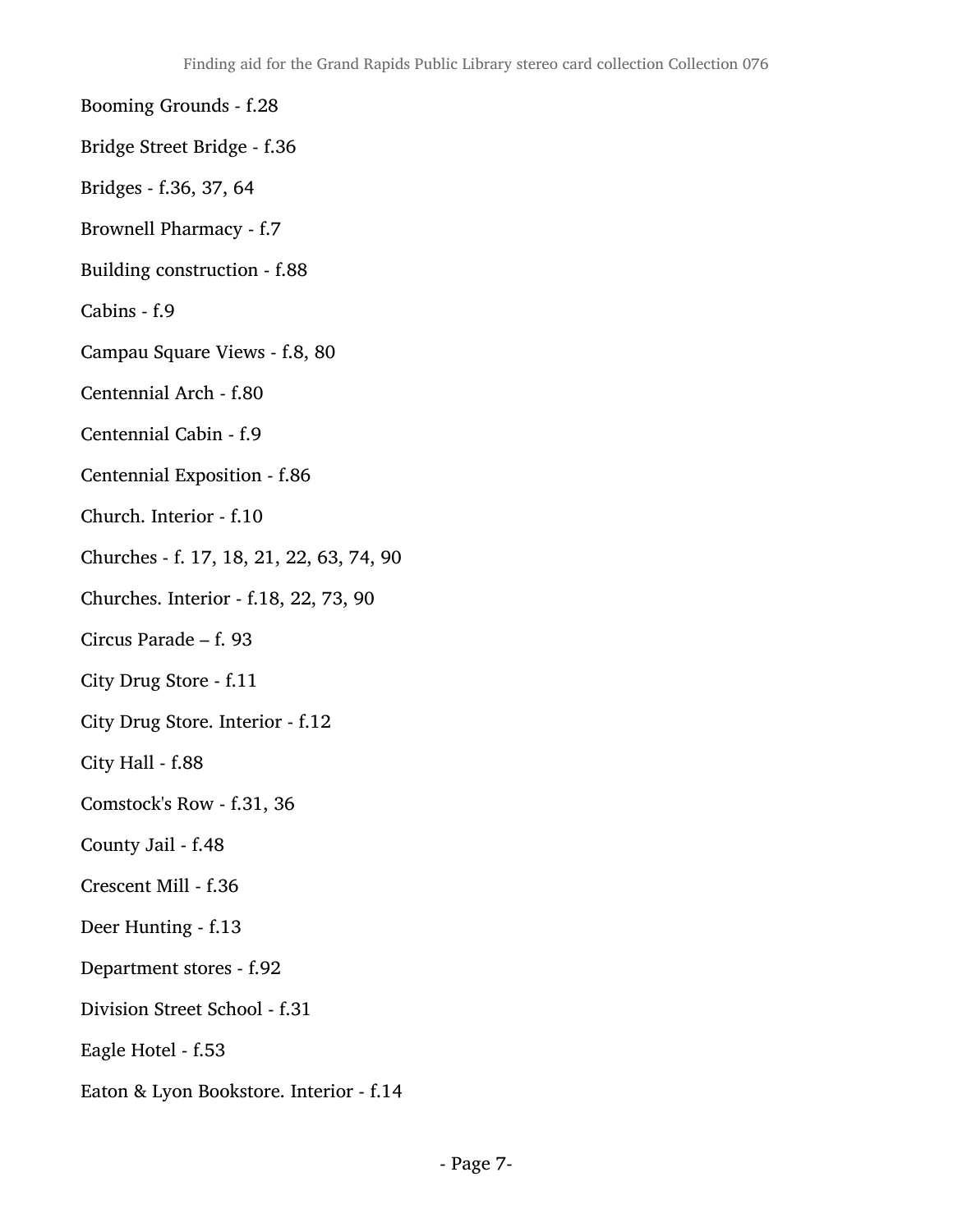Exposition of American Furniture Making - f.42 Factories - f.35, 55, 69 Federal Building - f.81 Fire. 1873 - f.15 Firefighters Review - f.16 First Methodist Church - f.17 First Methodist Church. Interior - f.18 Floods - f.19 Floral Arrangements - f.20 Fountain Street Baptist Church - f.21 Fountain Street Baptist Church. Interior - f.22 Fulton Street Park - f.81 Furniture Showroom - f.5 Gardens - f.23, 85 Gazebo - f.24 Gilbert House - f.25 Grand Rapids Historic Furniture Exhibit, 1928 - box 1 Grand Rapids & Indiana Railroad Building - f.26 Grand Rapids & Indiana Grand Rapids Booming Company Grounds - f.28 Grand Rapids Public Library. Interior (Ledyard Bldg.) - f.29 Grand Rapids Public Museum. Displays - f.30 Grand Rapids Views - f.31 Grand Rapids Water Pumping Station - f.32 Grand River Road - f.33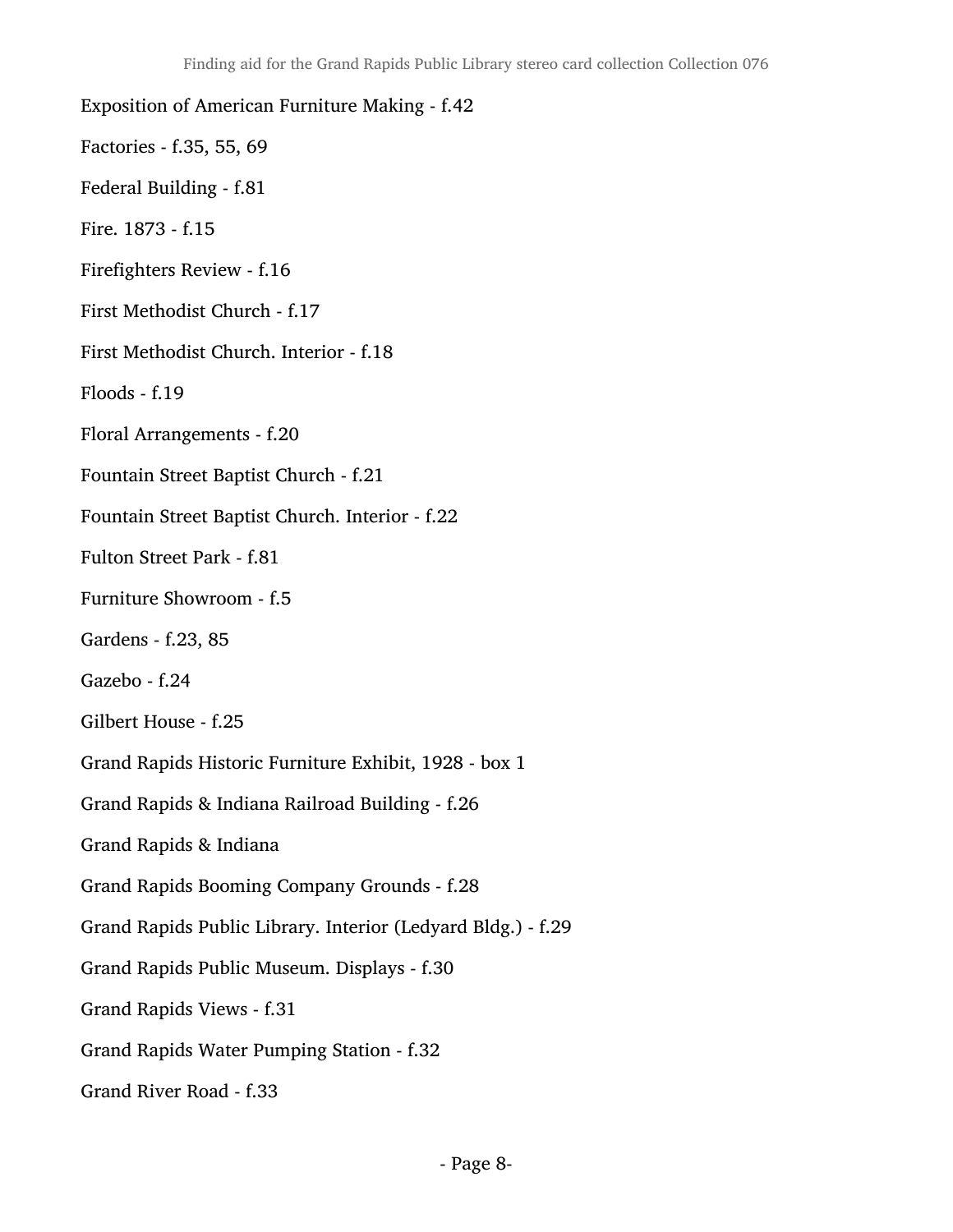#### Grand River Views - f.34

- Grand River Views. Log Jam f.35
- Grand River Views. Logging f.4, 36
- Grand Trunk Railroad Bridge f.37
- Graves House f.38
- Graves House. Interior f.39
- Gull Lake (Mich.) f.40
- Harbor Springs (Mich.) f.41
- Herpolsheimer Co. f.92
- Horton House. Interior f.42
- Hotels f.31, 53, 77
- Houses f.2, 25, 38, 39, 60, 62, 44, 87
- Houses. Interior f.39, 43, 45, 79
- Hundredth Semi-Annual Furniture Market f.42
- Hunting f.13
- Indian Housing f.46
- Indian mounds f.89
- Jails f. 48
- Jefferson Avenue Views f.47
- Kent County Jail f.48
- Ledyard Building f.49
- Locks f.72
- Logging f.28
- Lowell (Mich.) f.50
- Mackinac Island (Mich.) f.51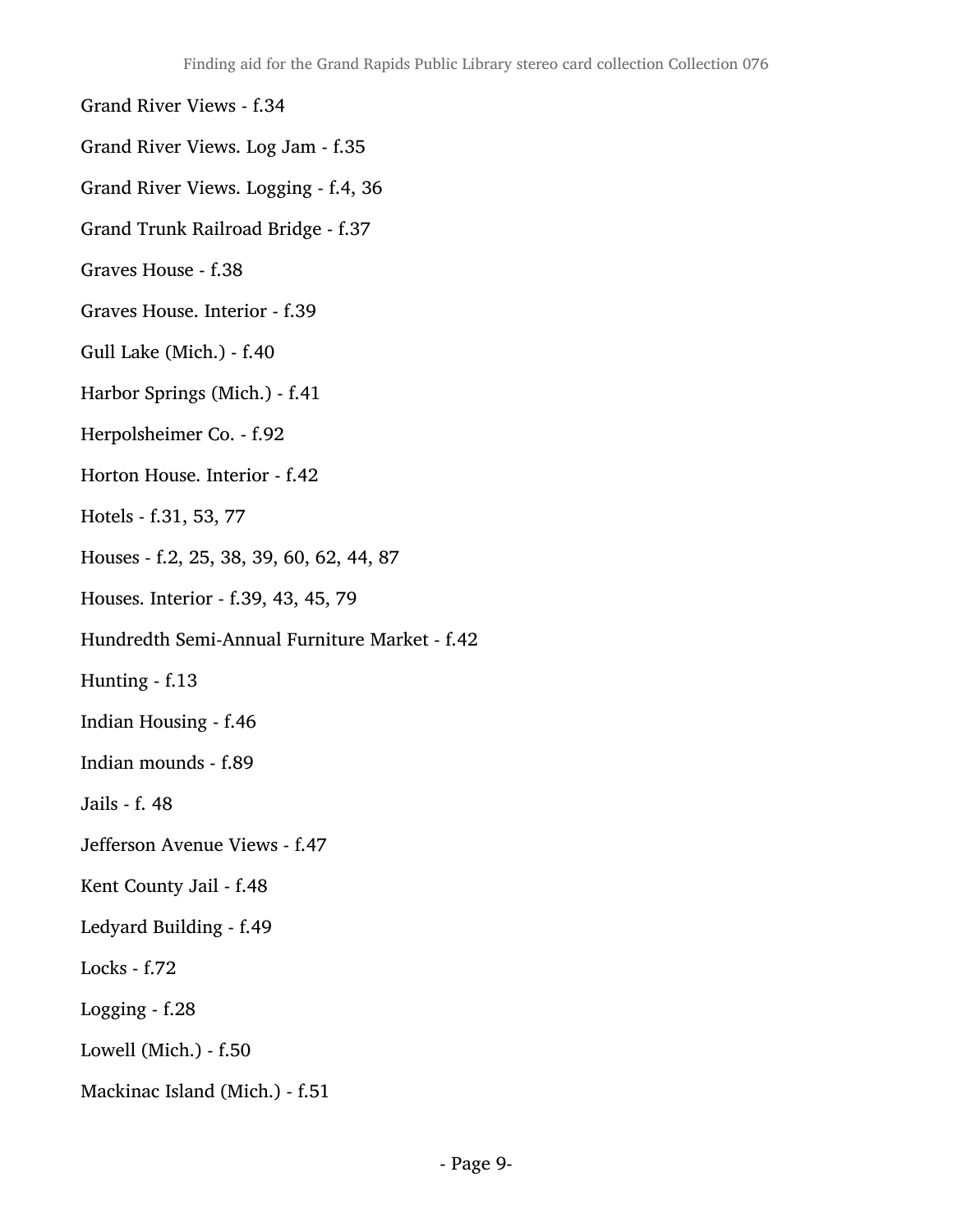- Manistee River Railroad Bridge f.52
- Market Street Views f.54
- Melon Field f.54
- Michigan Chair Company f.55
- Michigan National Guard Drill f.56
- Miller's Landing f.57
- Mills f.36, 83
- Monroe Center Views f.58, 80
- Monroe Street Views f.59, 80
- Morris House f.60
- Morton House f.58
- Norton Indian Mounds f.89
- O-wash-ta-nong Club f.61
- Ogden House f.62
- Parades f.80
- Park Congregational Church f.63
- Parks f.81
- Pearl Street Bridge f.36, 64
- Pearl Street Views f.65
- People. Beecher f.66
- People. Graves f.67
- Petosky (Mich.) f.68
- Pharmacies f.8, 11, 12
- Pharmacies. Interior f.12
- Phoenix Furniture Company f.69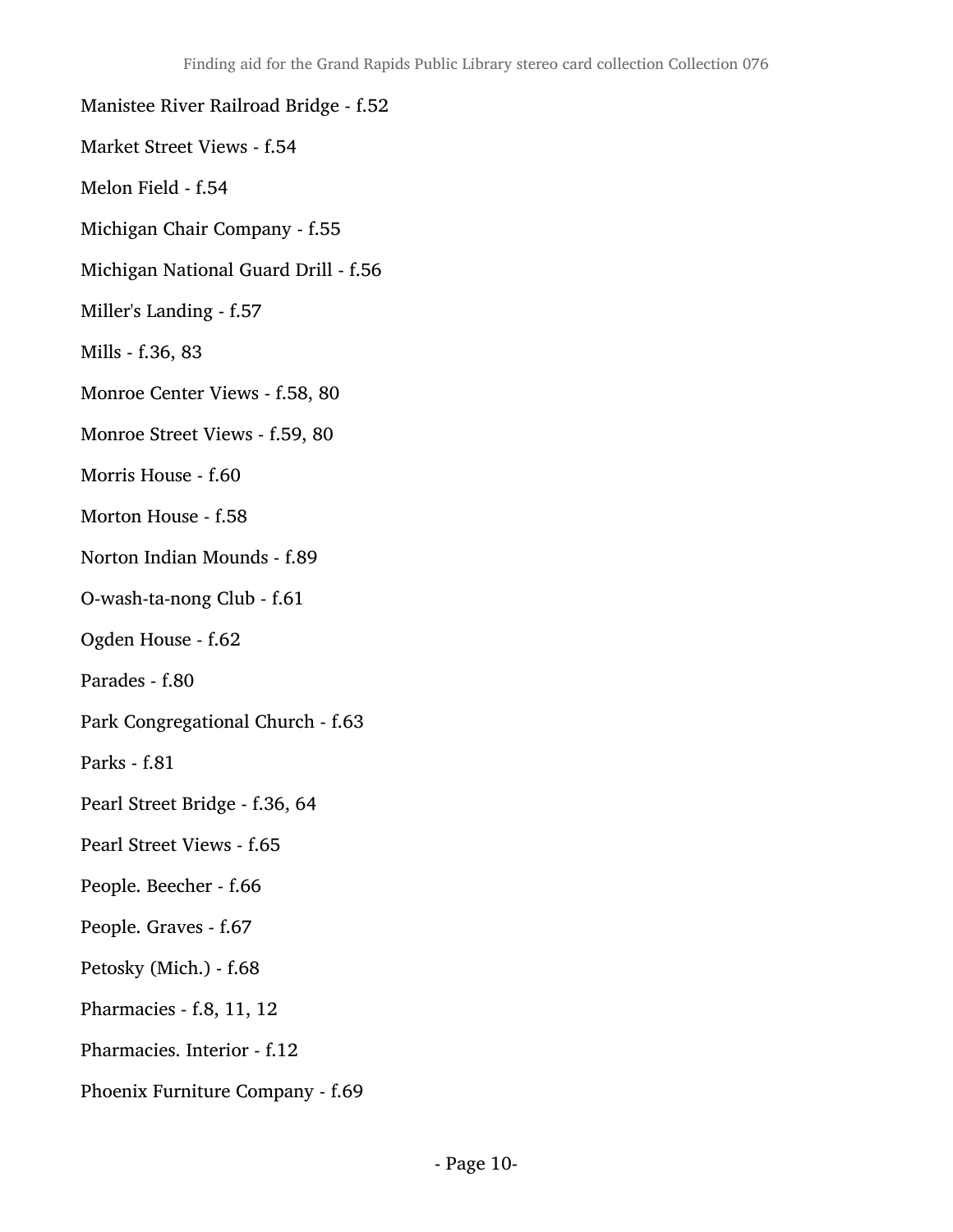- Political Campaign f.80
- Post Office f.81
- Powers Opera House f.80
- Railroad Depots f.27
- Railroad Stations f.27
- Rathbun House (hotel) f.53
- Reeds Lake f.57, 70
- L.J. Rindge Co. f. 94
- Sangerfest Hall f.71
- Sault Ste. Marie (Mich.) Locks f.72
- Schools f.31, 91
- South Division School f.91
- St. Andrews Cathedral (interior and exterior) f.90
- St. James Church. Interior f.73
- St. Marks Episcopal Church f.74
- Steamboat. "Alberta" f.75
- Store, interior f. 95
- Street Views (unidentified) f.76
- Streetcars f.8, 58, 59, 80
- Summit Street House f.31
- Sweets Hotel f.77
- Tenting f.78
- Tilden-Hendricks Campaign Banner f.80
- Tower House. Interior f.79
- United States Centennial Celebration f.80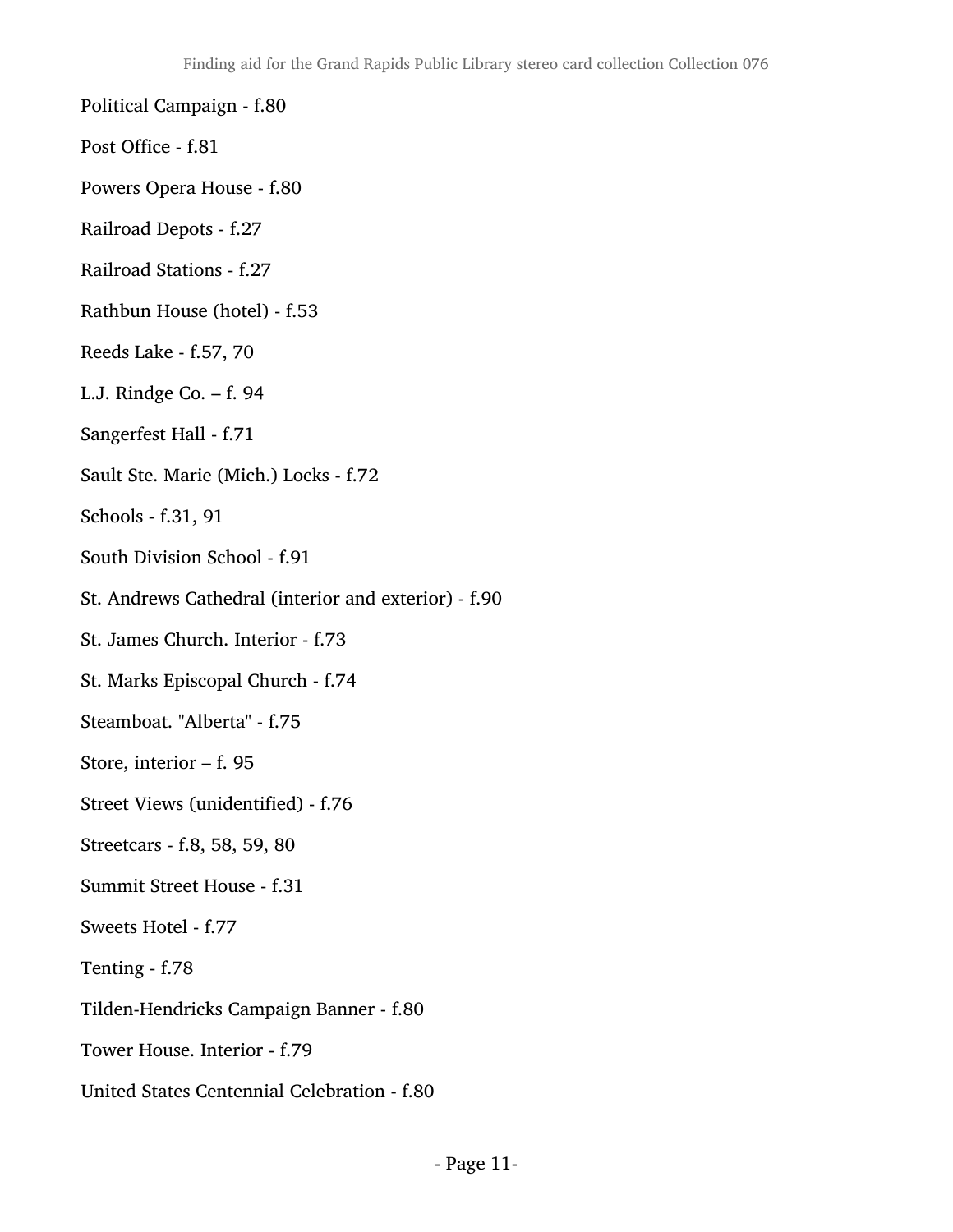#### United States Post Office - f.81

- Universalist Church (1868-1892) -
- Veterans Park f.82
- Voigt, Herpolsheimer & Co. f.92
- Voigt Mill f.36, 83
- Water Pumping Station f.32
- Water Reservoir f.84
- Waters House. Garden f.85
- West Bridge Street Views f.80
- Wood Turnings f.86

^ [Return to Table of Contents](#page-1-0)

# <span id="page-11-0"></span>Collection Inventory

#### <span id="page-11-1"></span>Series I: Stereocards

| Title/Description                                           | <b>Instances</b> |           |
|-------------------------------------------------------------|------------------|-----------|
| Aldrich Building (old) (1) L                                | Box 1            | Folder 1  |
| Ball House (2)                                              | Box 1            | Folder 2  |
| Bay View (Mich.) (6)                                        | Box 1            | Folder 3  |
| Berkey & Gay Furniture Company Cable Power (1) [86.054]     | Box 1            | Folder 4  |
| Berkey & Gay Furniture Company Showroom (2)                 | Box 1            | Folder 5  |
| Bissell Sweeper Floral Arrangement (1) [Bissell Estate]     | Box 1            | Folder 6  |
| Brownell Pharmacy (1)                                       | Box 1            | Folder 7  |
| Campau Square Views (14) $[L = 1, 1986.54 = 5,$ Jewett = 1] | Box 1            | Folder 8  |
| Centennial Cabin (2) $[1986.54 = 1, \text{Garfield} = 1]$   | Box 1            | Folder 9  |
| Church. Interior (1) [1986.54]                              | Box 1            | Folder 10 |
| City Drug Store (2)                                         | Box 1            | Folder 11 |
| City Drug Store. Interior (2)                               | Box 1            | Folder 12 |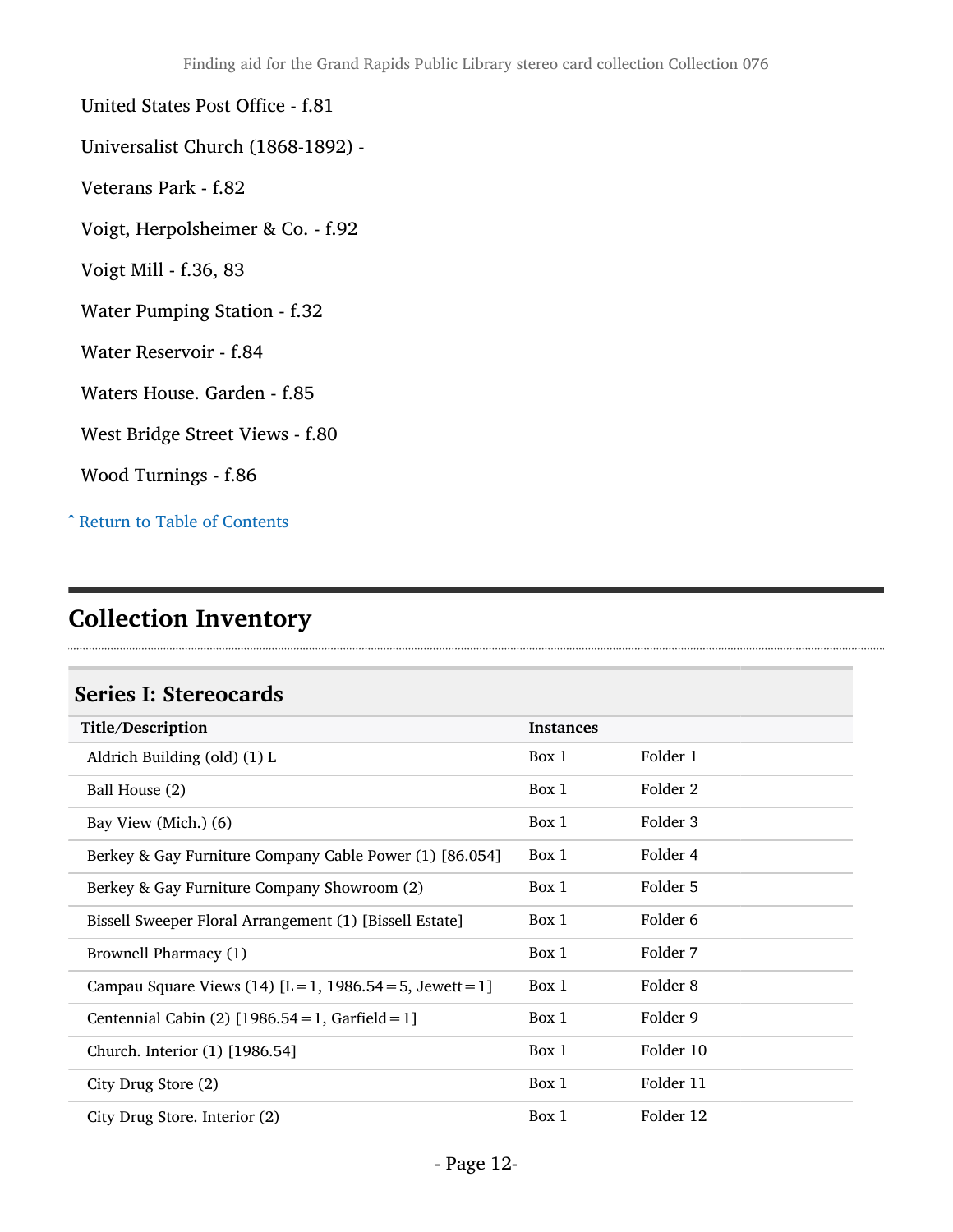| Deer Hunting (2) [1986.54-1]                                                                                                                                                                     | Box 1 | Folder 13   |
|--------------------------------------------------------------------------------------------------------------------------------------------------------------------------------------------------|-------|-------------|
| Eaton & Lyon Bookstore. Interior (2)[1986.54]                                                                                                                                                    | Box 1 | Folder 14   |
| Fife Lake Railroad Station (1) [00.[437].1, 9/5/2001]                                                                                                                                            | Box 1 | Folder 14.5 |
| Fire. 1873 (5) $[1986.54 = 2, \text{ Johnston} = 1]$                                                                                                                                             | Box 1 | Folder 15   |
| Firefighters Review (1)[1986.54]                                                                                                                                                                 | Box 1 | Folder 16   |
| First Methodist Church (1) [1986.54]                                                                                                                                                             | Box 1 | Folder 17   |
| First Methodist Church. Interior (1) [1986.54]                                                                                                                                                   | Box 1 | Folder 18   |
| Floods (2) $[1986.054 = 1, 1990.012 = 1]$                                                                                                                                                        | Box 1 | Folder 19   |
| Floral Arrangements (6) [1986.054]                                                                                                                                                               | Box 1 | Folder 20   |
| Fountain Street Baptist Church [1986.054]                                                                                                                                                        | Box 1 | Folder 21   |
| Fountain Street Baptist Church. Interior (4) [1986.054 = 2]                                                                                                                                      | Box 1 | Folder 22   |
| Gardens (10)[1986.054] Note: See the Dudley Waters Estate<br>images in Coll. 364, one of which duplicates an image<br>of this set, which may mean that these are images of the<br>Waters Estate. | Box 1 | Folder 23   |
| Gazebo (2)[1986.054]                                                                                                                                                                             | Box 1 | Folder 24   |
| Gilbert House [1986.054]                                                                                                                                                                         | Box 1 | Folder 25   |
| Grand Rapids & Indiana Railroad Building (1)[1986.054] R                                                                                                                                         | Box 1 | Folder 26   |
| Grand Rapids & Indiana Railroad Depot (1) [1986.054]                                                                                                                                             | Box 1 | Folder 27   |
| Grand Rapids Booming Company Grounds (1) [1986.054]                                                                                                                                              | Box 1 | Folder 28   |
| Grand Rapids Public Library. Interior (Ledyard Bldg., sw<br>cor. Pearl and Ottawa) (3) $[1986.054 = 1]$                                                                                          | Box 1 | Folder 29   |
| Grand Rapids Public Museum. Displays (5) [1986.054]                                                                                                                                              | Box 1 | Folder 30   |
| Grand Rapids Views (24) [1986.054 = 13, Jewett = 1,<br>Thompson = $1$                                                                                                                            | Box 1 | Folder 31   |
| Grand Rapids Water Pumping Station (1) [1986 = 054]                                                                                                                                              | Box 1 | Folder 32   |
| Grand River Road (14) [1986.054 = 9]                                                                                                                                                             | Box 1 | Folder 33   |
| Grand River Views (8) $[1986.054 = 4, Thompson = 1]$                                                                                                                                             | Box 1 | Folder 34   |
| Grand River Views. Log Jam $(11 + 110/11/2004)$<br>$[1986.054 = 7,$ including Bissell Est.]                                                                                                      | Box 1 | Folder 35   |
| Grand River Views. Logging $(9)$ [1986.054 = 8]                                                                                                                                                  | Box 1 | Folder 36   |
| Grand Trunk Railroad Bridge (1) [1986.054]                                                                                                                                                       | Box 1 | Folder 37   |
| Graves House. Rev. Dr. Samuel T. Graves and Mrs. Graves,<br>plus two sons. (1) [1986.054]                                                                                                        | Box 1 | Folder 38   |
| Graves House. Interior (1) [1986.054]                                                                                                                                                            | Box 1 | Folder 39   |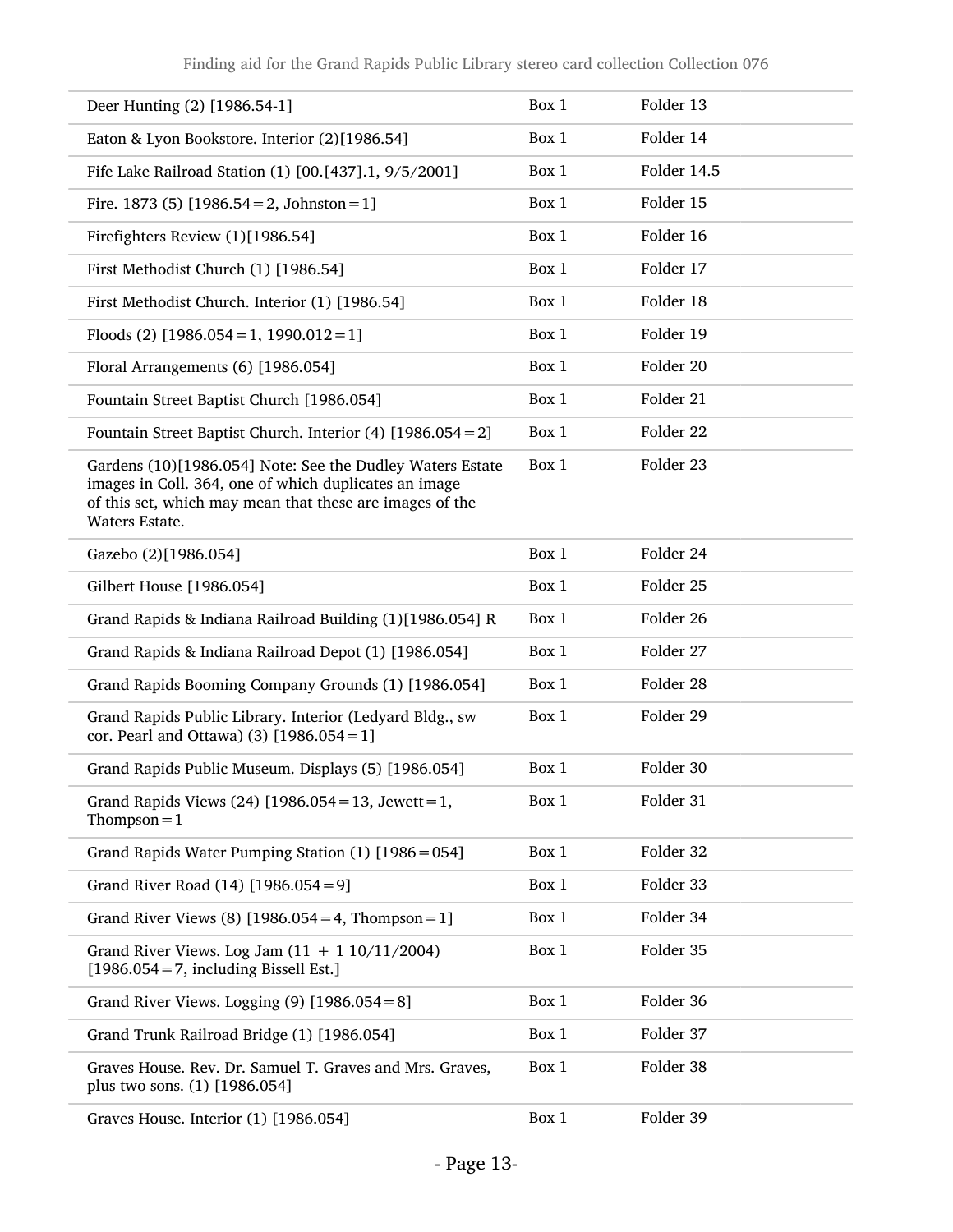| Gull Lake (Mich.) (1) [1986.054]                                                                                                          | Box 1 | Folder 40 |
|-------------------------------------------------------------------------------------------------------------------------------------------|-------|-----------|
| Harbor Springs (Mich.) (1)                                                                                                                | Box 1 | Folder 41 |
| Horton House. Interior $(2)$ [1986.054 = 2]                                                                                               | Box 1 | Folder 42 |
| Grand Rapids Historic Furniture Exhibit, 100th Furniture<br>Market, Jan. 3-21, 1928, commemorative box with 50<br>stereo cards [2019.051] | Box 1 |           |
| Houses $(8.5)$ [1986.054 = 4] Including: Farm house on Ball's<br>Farm Eagle Mills; George W. Allen; House, site of Ryerson                | Box 2 | Folder 44 |
| Houses. Interior (2) [1986.054]                                                                                                           | Box 2 | Folder 45 |
| Indian Housing (2)                                                                                                                        | Box 2 | Folder 46 |
| Jefferson Avenue Views (3) $[1990.013 = 1, 1986.054 = 1,$<br>$L = 1$                                                                      | Box 2 | Folder 47 |
| Kent County Jail (2) $(1986.054 = 1)$                                                                                                     | Box 2 | Folder 48 |
| Ledyard Building (2)                                                                                                                      | Box 2 | Folder 49 |
| Lowell (Mich.) (1)                                                                                                                        | Box 2 | Folder 50 |
| Mackinac Island (Mich.) (10)                                                                                                              | Box 2 | Folder 51 |
| Manistee River Railroad Bridge (1) [photo by James Bayne]                                                                                 | Box 2 | Folder 52 |
| Market Street Views (1) [1986.054]                                                                                                        | Box 2 | Folder 53 |
| Melon Field (1) [1986.054]                                                                                                                | Box 2 | Folder 54 |
| Michigan Chair Company [1986.054]                                                                                                         | Box 2 | Folder 55 |
| Michigan National Guard Drill (1)                                                                                                         | Box 2 | Folder 56 |
| Miller's Landing, Reeds Lake (4) [1986.054]                                                                                               | Box 2 | Folder 57 |
| Monroe Center Views (4) $[1986.054 = 2]$                                                                                                  | Box 2 | Folder 58 |
| Monroe Street Views (15) $[1986.054 = 5, L = 1]$                                                                                          | Box 2 | Folder 59 |
| Morris House (3) [1986.054]                                                                                                               | Box 2 | Folder 60 |
| O-wash-ta-nong Club (1) [1986.054]                                                                                                        | Box 2 | Folder 61 |
| Ogden House of Chicago(1)                                                                                                                 | Box 2 | Folder 62 |
| Park Congregational Church (1) [1986.054]                                                                                                 | Box 2 | Folder 63 |
| Pearl Street Bridge (2) $[1986.054 = 1]$                                                                                                  | Box 2 | Folder 64 |
| Pearl Street Views (7) [1986.054 = 3]                                                                                                     | Box 2 | Folder 65 |
| People. Rev. Henry Ward Beecher (1)                                                                                                       | Box 2 | Folder 66 |
| People. Dr. Samuel T. Graves, Pastor, Fountain St. Church<br>(2)                                                                          | Box 2 | Folder 67 |
| Petoskey (Mich.) (2)                                                                                                                      | Box 2 | Folder 68 |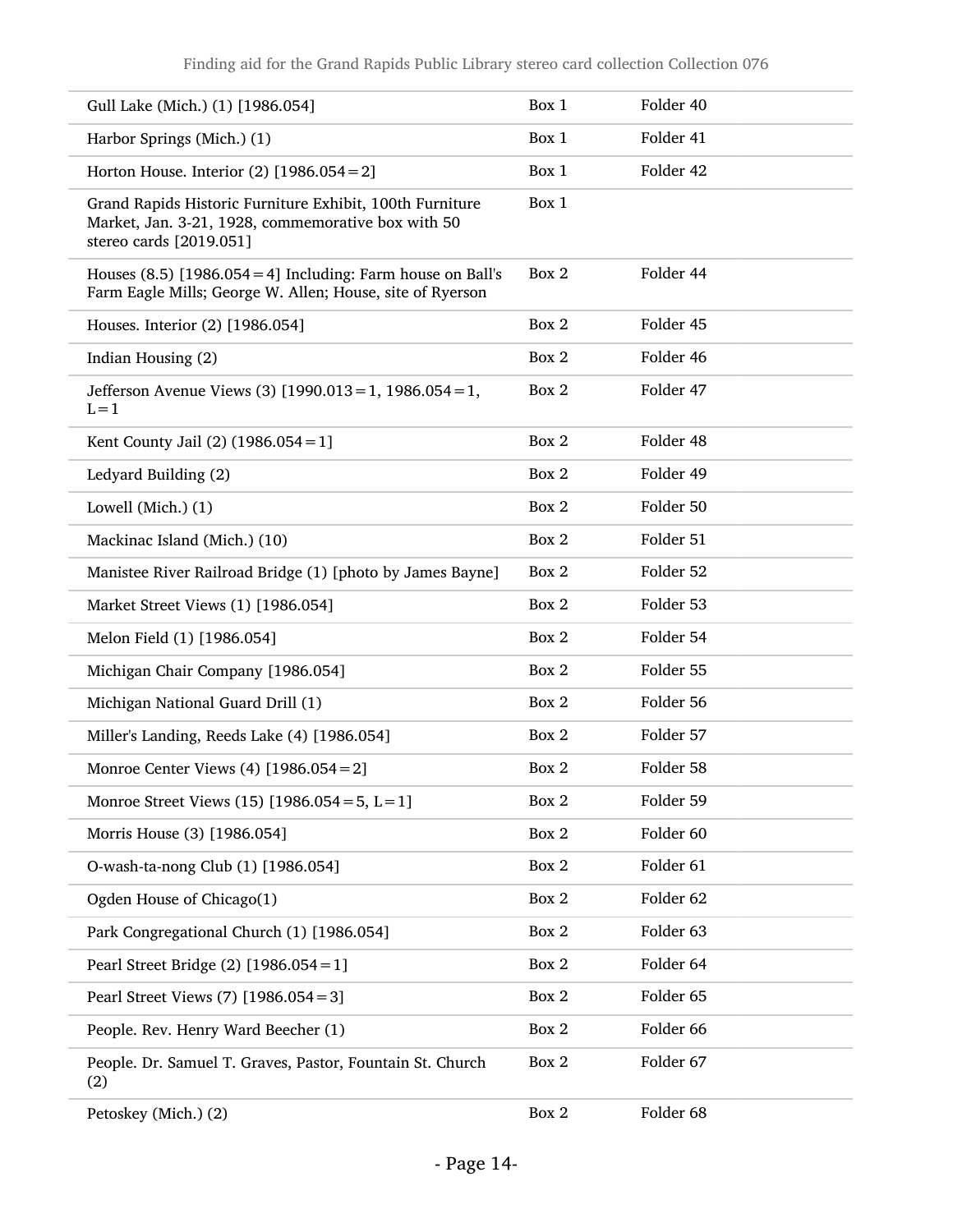| Phoenix Furniture Company (1) [1986.054]                                                                                           | Box 2            | Folder 69            |
|------------------------------------------------------------------------------------------------------------------------------------|------------------|----------------------|
| Reeds Lake $(6)$ [1986.054 = 3]                                                                                                    | Box 2            | Folder 70            |
| Sangerfest Hall (2) $[1986.054 = 1]$                                                                                               | Box 2            | Folder 71            |
| Sault Ste. Marie (Mich.) Locks (1)                                                                                                 | Box 2            | Folder <sub>72</sub> |
| St. James Church. Interior (2)                                                                                                     | Box 2            | Folder 73            |
| St. Marks Episcopal Church (3)                                                                                                     | Box 2            | Folder 74            |
| Steamboat. "Alberta" (1)                                                                                                           | Box 2            | Folder 75            |
| Street Views (unidentified) (3) [1986.054]                                                                                         | Box 2            | Folder 76            |
| Sweets Hotel [Out 8/27/2001]                                                                                                       | Box 2            | Folder 77            |
| Tenting $(3)$ [1986.054 = 2]                                                                                                       | Box 2            | Folder 78            |
| Tower House. Interior (1) [1986.054]                                                                                               | Box 2            | Folder 79            |
| United States Centennial Celebration (25) [1986.054 = 12]                                                                          | Box 2            | Folder 80            |
| United States Post Office (2)                                                                                                      | Box 2            | Folder 81            |
| Universalist Church (1868-1892), btw. Ionia and Ottawa on<br>Pearl St. Interior View toward alter/organ) (1, 8/9/2001)<br>[Putnam] | Box 2            | Folder 81.5          |
| Veterans Park (2) [1986.054]                                                                                                       | Box 2            | Folder 82            |
| Voigt Mill [1986.054]                                                                                                              | Box 2            | Folder 83            |
| Water Reservoir (3) [1986.054 = 2]                                                                                                 | Box 2            | Folder 84            |
| Waters House. Garden [1986.054]                                                                                                    | Box 2            | Folder <sub>85</sub> |
| Wood Turnings (2) [1986.054]                                                                                                       | Box 2            | Folder <sub>86</sub> |
| <b>Additions</b>                                                                                                                   |                  |                      |
| Title/Description                                                                                                                  | <b>Instances</b> |                      |
| Amberg House (1)                                                                                                                   | Box 2            | Folder 87            |
| City Hall in construction (1)                                                                                                      | Box 2            | Folder 88            |

Soldier's Home Grand Rapids, Mich. [2022.030]

<span id="page-14-0"></span>Norton Indian Mounds (1) Box 2 Folder 89

St. Andrews Cathedral (3) [1986.054 = 1] Box 2 Folder 90

South Division School (1) Box 2 Folder 91

Voigt, Herpolsheimer & Co. Interior (1, 7/1/2005) Box 2 Folder 92

Circus Parade (2) Box 2 Folder 93

L.J. Rindge & Co. (1) Box 2 Folder 94

Store. Interior (1) Box 2 Folder 95